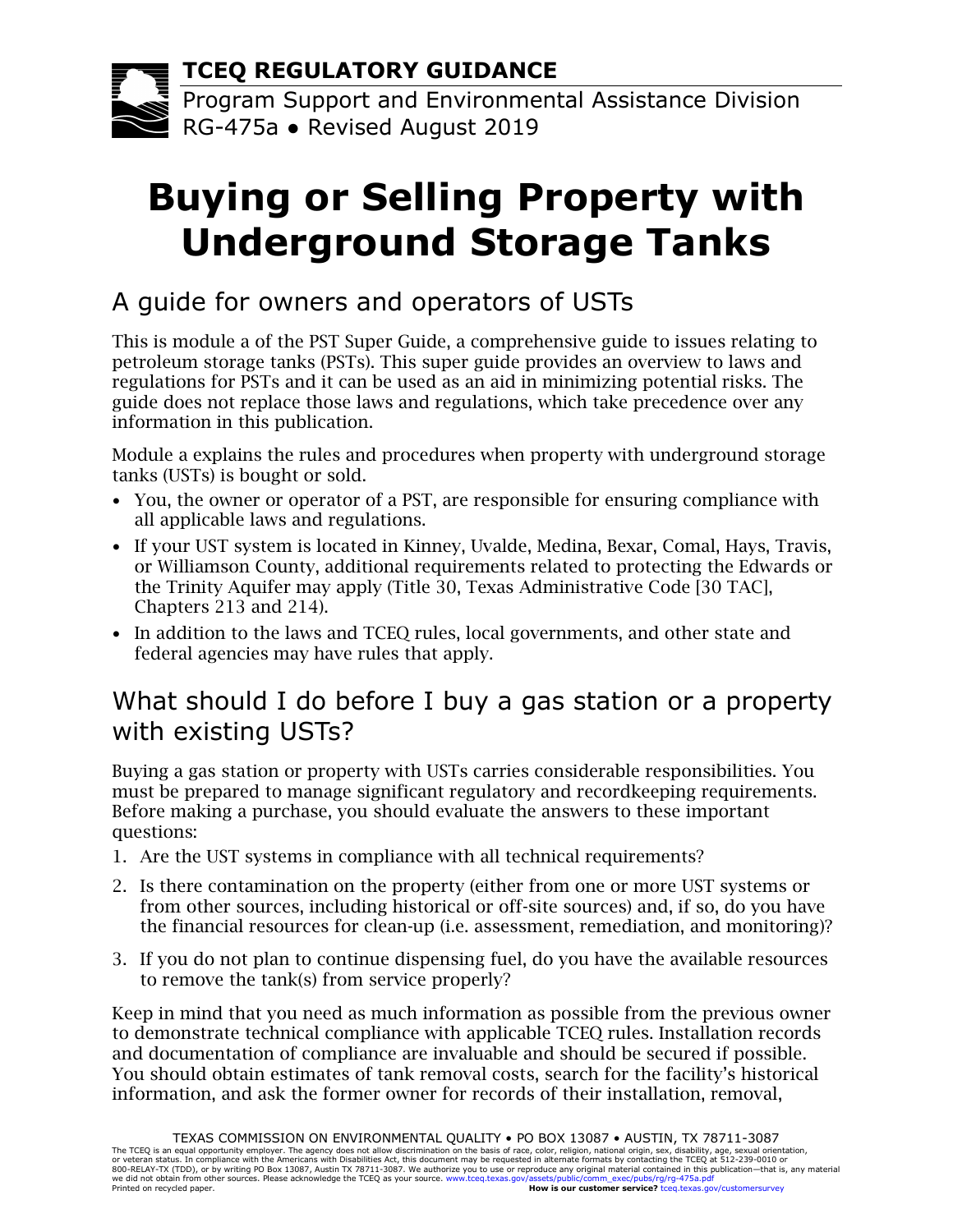upgrades, releases and corrosion protection, and other important documents related to the USTs performance and maintenance.

You should document that any claims made by the seller can be verified with installation, removal, and compliance records. If those records are not available from the seller, you will need to obtain documentation through other sources, such as UST contractors who performed the installation or repair work. This information must be adequate to satisfy the requirements of a TCEQ investigation.

An environmental study called a *Phase I assessment* is commonly conducted prior to the transfer of ownership of commercial property to identify potential environmental contamination from on-site and adjacent properties. Additionally, a *Phase II assessment* is conducted to determine if there is contamination at the site. A *Phase II assessment* includes soil and groundwater samples. Although the *Phase I and II* studies are valuable tools to document existing contamination at the site, they usually do not address historical design, installation, upgrade, and day-to-day operational records.

USTs may have been installed and registered at the property, but have been permanently removed from service after installation. If the tanks have been permanently removed from service, you should request a copy of the Release Determination Report (form TCEQ-00621) or other report documenting the removal of the tank system and any confirmation sampling that may have been conducted.

It is essential for you, as a prospective property owner, to determine whether the TCEQ has issued a "no further action" letter to a previous owner indicating that the site needs no further study. If the previous owner does not have the letter, you can contact the TCEQ Remediation Division to ask for a copy for your records at 512-239-2200.

#### How can I obtain information about the USTs from the TCEQ?

Use the resources in this list to research and find information about properties with USTs.

- The TCEQ Central Registry Database can tell you whether a facility is registered with the TCEQ and provides information submitted by the owner, or a representative of the owner, about the PST system. However, records from the database do not replace information from historical documents, such as original installation records. The database may also indicate whether the facility is, or ever was, registered as a leaking petroleum storage tank (LPST) site. The Central Registry Database is located at [<www.tceq.texas.gov/permitting/central\\_registry>](https://www.tceq.texas.gov/permitting/central_registry).
- The Petroleum Storage Tank (PST) Records and Datasets webpage provides downloadable files, including a statewide listing of LPST sites and PST facility data (including USTs). You can search raw data located at [<www.tceq.texas.gov/agency/data/lookup-data/pst-datasets-records.html>](https://www.tceq.texas.gov/agency/data/lookup-data/pst-datasets-records.html).
- The Compliance History Database is another source of information. State rules require the TCEQ to maintain and publish compliance histories for many of the companies, individuals, agencies, and other entities that it regulates. Histories become a rating of a customer's "distance from compliance." Poor ratings can cause denial of permits, stricter regulation, and higher penalties. It is important to remember that a buyer inherits the compliance history rating of the facility. You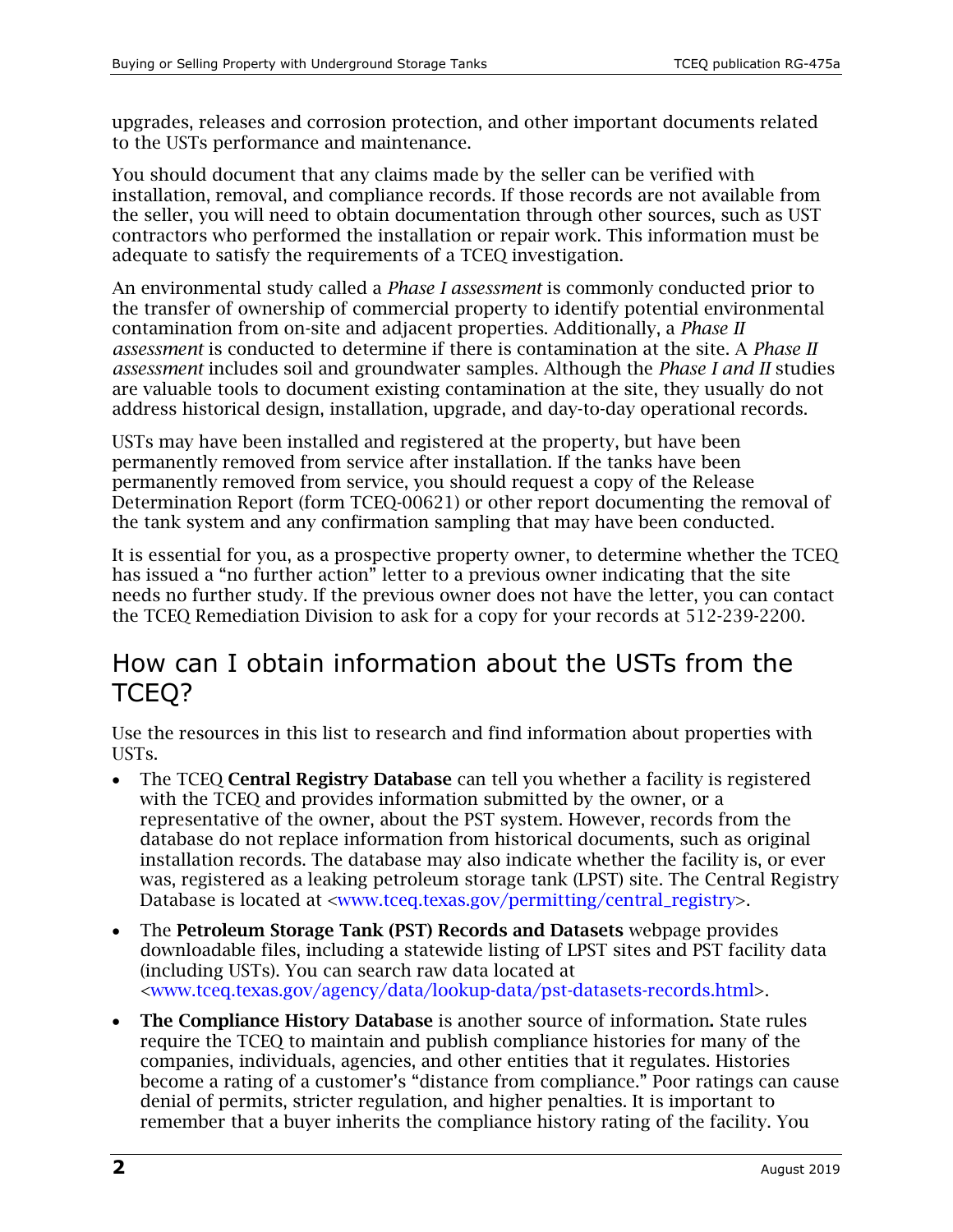can search the compliance history database at [<www.tceq.texas.gov/enforcement/history/search.html>](https://www.tceq.texas.gov/enforcement/history/search.html).

- Check to see if there is a **pending enforcement action** against the current owner of the UST system on the property. To search the status of enforcement actions that are currently open, go to our enforcement actions webpage at [<www.tceq.texas.gov/enforcement/penenfac/index.html>](https://www.tceq.texas.gov/enforcement/penenfac/index.html).
- You may also perform an open records request online, or via email, fax, or mail to obtain documents, pending applications, ongoing compliance or enforcement actions, or other records. Go to our open records webpage at [<www.tceq.texas.gov/agency/data/records-services/reqinfo.html>](https://www.tceq.texas.gov/agency/data/records-services/reqinfo.html) for more information.
- For additional **current and historical registration information**, you may contact the PST Registration Team at 512-239-2160.
- For additional information on cleanup requirements or UST technical requirements, you may contact the Remediation Division at 512-239- 2200.

#### What should I consider if there is contamination?

The TCEQ does not prevent the sale of LPST sites. All parties involved in the sale of property with an LPST should be aware of the cleanup requirements and potential costs.

Parties may choose to negotiate the terms regarding any required cleanup by establishing a letter of credit or negotiating the price. However, the TCEQ will not be bound by any agreement between the parties, and a buyer of an LPST site is not eligible for the Innocent Owner/Operator Program.

All interested parties may consider hiring a qualified environmental consultant and possibly an attorney to evaluate existing information.

#### What are my options regarding existing UST systems?

If USTs remain in the ground at the time of the sale of real property, they are generally considered part of the property and are transferred with it, unless the seller specifically maintains ownership of them. The buyer is responsible for keeping (or making) the tanks compliant with applicable rules.

All UST systems must be maintained in compliance with applicable TCEQ rules, whether or not they are in use. If you are going to use a UST system, it must comply with all technical and administrative requirements, including:

- release detection,
- corrosion protection,
- spill and overfill, prevention equipment
- financial assurance,
- registration and self-certification,
- operator training,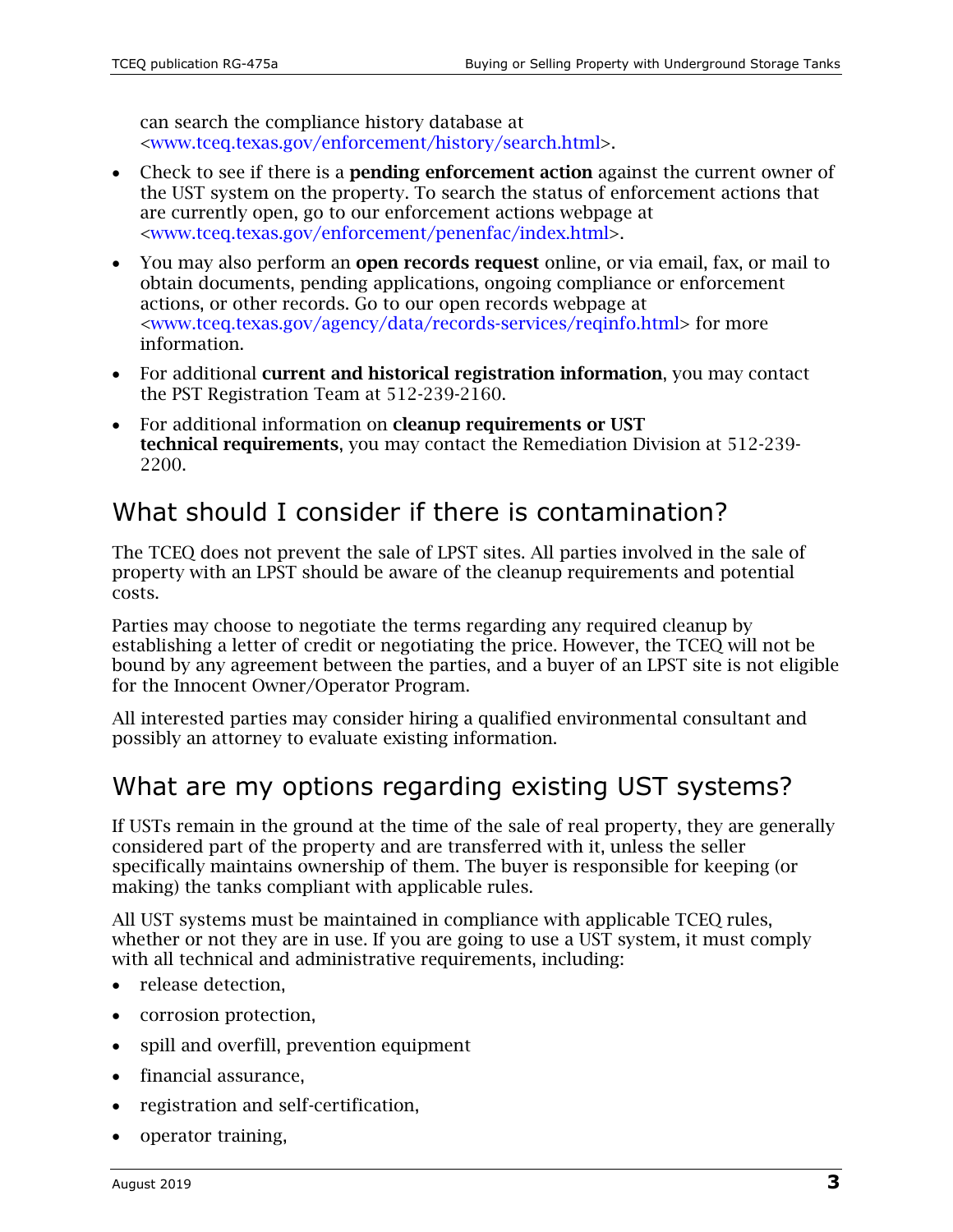- recordkeeping, and
- any other requirements that apply (such as Stage I Vapor Recovery).

Request, from the seller, all existing records associated with the UST system, including:

- installation documentation,
- owner's manuals, and
- compliance documentation.

If the seller cannot provide these records, you may be required to re-create them or perform additional tests and actions to keep the UST system in compliance.

If you are not going to use a UST system, an option for temporarily removing the UST system from service is described in 30 TAC 334.54 and outlined in *Temporarily Removing PSTs from Service* (TCEQ publication RG-475l). Three options for permanently removing the UST system from service (along with additional information) are described in 30 TAC 334.55. Those three options are:

- 1. removal from the ground,
- 2. abandonment in place (proper emptying by a licensed UST contractor and filling with sand, cement, etc.), or
- 3. permanent change in service (storage of non-regulated substances).

Regardless of the option you choose, the work will need to be performed by a TCEQlicensed UST contractor, and a comprehensive site assessment must be performed to determine whether a release has occurred from any part of the UST systems. For more information on permanent removal from service, see *Permanently Removing Petroleum Storage Tanks from Service* (TCEQ publication RG-475m).

It is a good business practice to secure bids on possible actions that may be necessary to ensure the tank(s)' compliance (removal, upgrades, and/or samples to determine if contamination is present) before taking ownership of the property. There is no substitute for soil and groundwater sampling to determine if there is subsurface contamination.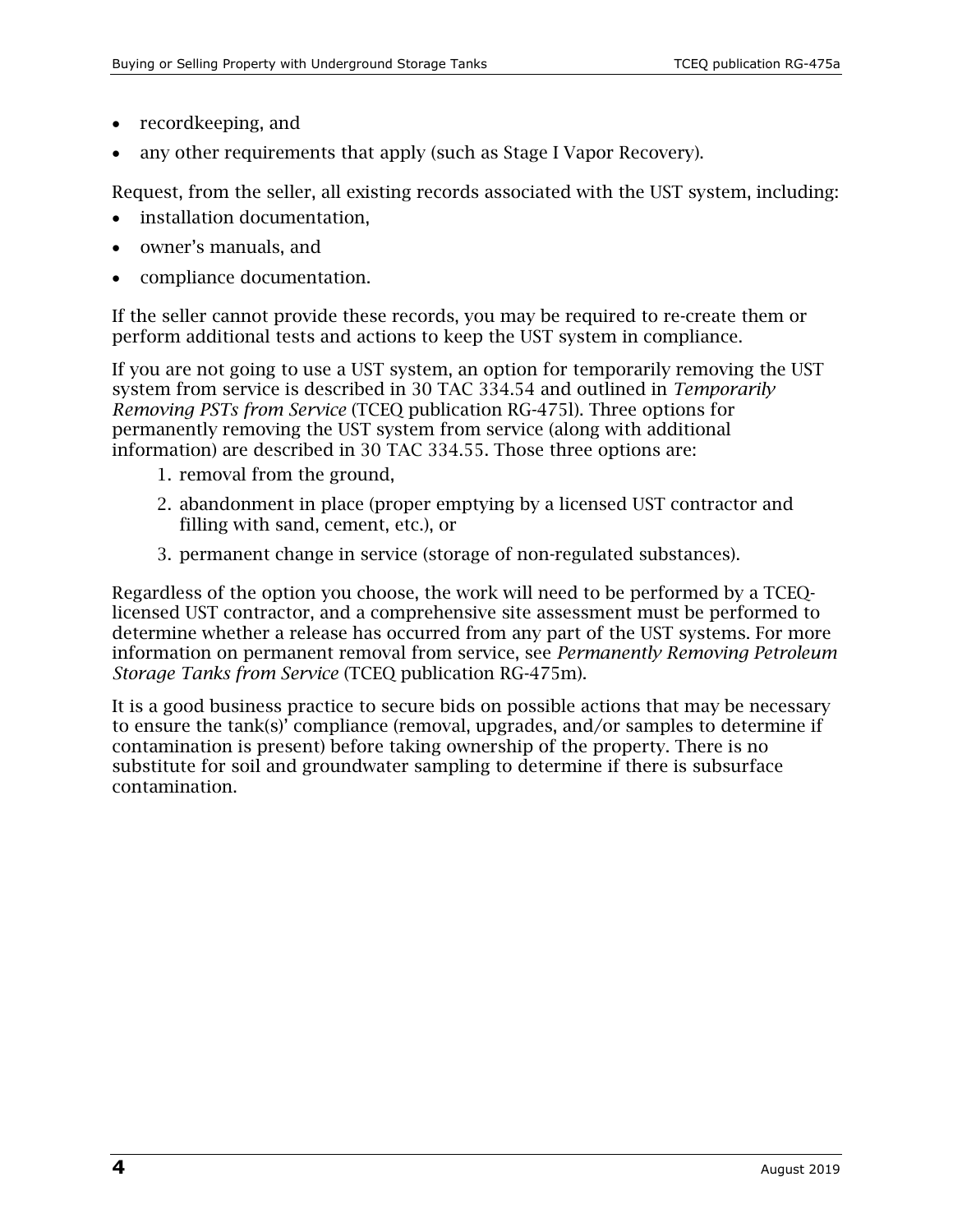## What Do I Need to Report?

Table 1 summarizes notification and recordkeeping requirements when property with USTs are sold or purchased.

|  | Table 1: Responsibilities of sellers and purchasers of USTs |  |  |  |
|--|-------------------------------------------------------------|--|--|--|
|  |                                                             |  |  |  |

| <b>Responsible</b><br>Party | Action                                                                                                                          |  |  |  |  |
|-----------------------------|---------------------------------------------------------------------------------------------------------------------------------|--|--|--|--|
| Seller                      | Written disclosure that the tank is regulated by the TCEQ before<br>the property is transferred to the purchaser (30 TAC 334.9) |  |  |  |  |
| Purchaser                   | Update and submit form with tank status and ownership<br>registration within 30 days of sale (Form TCEQ-00724)                  |  |  |  |  |
| Purchaser                   | Construction notification to TCEQ 30 days prior to major<br>construction activities (Form TCEQ-00495)                           |  |  |  |  |
| Purchaser                   | Record keeping in accordance with 30 TAC 334.10                                                                                 |  |  |  |  |

Under 30 TAC 334.9, written notification from the seller to the buyer must include the names and addresses of the seller (or grantor) and the purchaser (or grantee), the number of tanks involved, a description of each tank (capacity, tank material, and product stored, if applicable), and the agency's designated facility identification number (if the entire facility is being conveyed). The following certification statement is sufficient:

> The underground storage tank (or tanks) included in this conveyance is (are) presumed to be regulated by the Texas Commission on Environmental Quality and may be subject to certain requirements for registration, compliance selfcertification, construction notification, and other requirements found in Title 30, Texas Administrative Code, Chapter 334.

For further information regarding tank registration, refer to *Petroleum Storage Tank Registration and Self Certification* (TCEQ publication RG-475d).

## Where do I find more information?

- Laws and regulations pertaining to the PST program are found in the Texas Water Code, Chapter 26, Subchapter I, available at [<www.statutes.legis.state.tx.us/Docs/WA/htm/WA.26.htm>](http://www.statutes.legis.state.tx.us/Docs/WA/htm/WA.26.htm) and in 30 TAC 334 available at [<texreg.sos.state.tx.us/public/readtac\\$ext.ViewTAC?tac\\_view=4&ti=30&pt=1&ch=](http://texreg.sos.state.tx.us/public/readtac$ext.ViewTAC?tac_view=4&ti=30&pt=1&ch=334) [334>](http://texreg.sos.state.tx.us/public/readtac$ext.ViewTAC?tac_view=4&ti=30&pt=1&ch=334).
- Links to additional webpages about registering PSTs, technical requirements for regulated PSTs, and LPST cleanup are available at [<www.tceq.texas.gov/agency/pst\\_cert.html>](https://www.tceq.texas.gov/agency/pst_cert.html).